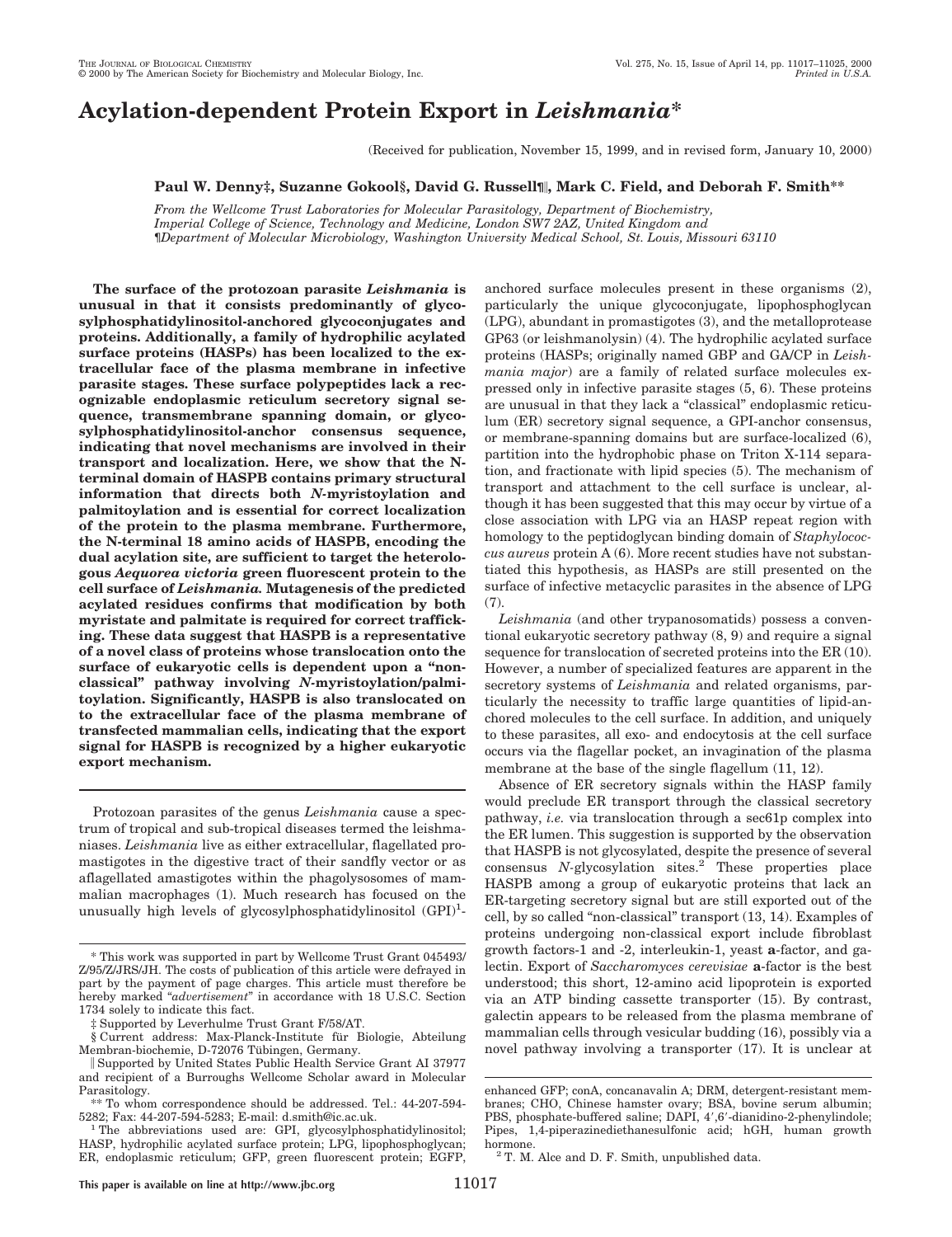present whether the examples of "non-classically" exported proteins cited above use the same or different mechanisms, and it is highly possible that several auxiliary systems are present.

Here we report that the 18-amino acid N-terminal region of HASPB is acylated *in vivo* and is sufficient to target a heterologous protein (*Aequorea victoria* green fluorescent protein, GFP) to the cell surface of *Leishmania*. In addition, we demonstrate that HASPB is also exported by mammalian cells, suggesting that this pathway is also present in higher eukaryotes.

#### EXPERIMENTAL PROCEDURES

*Maintenance and Manipulation of Leishmania—L. major* parasites (MHOM/IL/81/Friedlin; FV1 strain) were maintained at 26 °C in Medium 199 (Life Technologies, Inc.) supplemented with 20% fetal calf serum (Life Technologies, Inc.). Transfections were performed as described previously with the *pX NEO* episome (18), and cultures were subsequently grown in media supplemented with 1 mg/ml G418 (Life Technologies, Inc.). Cells were metabolically labeled in serum-free media containing 200  $\mu$ Ci/ml [9,10-<sup>3</sup>H]myristate (53 Ci/mmol) or [9,10-3 H]palmitate (52 Ci/mmol) (Amersham Pharmacia Biotech) conjugated to de-fatted BSA (Sigma) according to published protocols (19).

*Maintenance and Manipulation of Mammalian Cells—*CHO cells were cultured on glass coverslips using Dulbecco's modified Eagle's medium (Life Technologies, Inc.) supplemented with 10% fetal calf serum. Transfections were performed using LipofectAMINE (Life Technologies, Inc.) according to the manufacturer's protocol. Typically, 1  $\mu$ g of expression plasmid and 15  $\mu$ l of LipofectAMINE were used, and cells were allowed to recover for 24 h before study.

*Construction of Gene Fusions—*All procedures were performed according to manufacturers' instructions. All gene fusions were generated by polymerase chain reactions using the *Pfu* polymerase (Stratagene), purified using the QIAEX II system (Qiagen), and cloned directly into *pX NEO* unless stated otherwise. Deoxyoligonucleotide primers are shown  $5'$  to  $3'$  with sequence complementary to the target template in bold and restriction sites underlined.

L. major HASPB 3'-tagged with *GENE10* encoding an 11-amino acid peptide (Novagen) was generated by polymerase chain reaction using cloned *HASPB* as template, a 5' primer (primer 1) containing a  $BamHI$ site (CGCATCTAGACATATGGATCC**TATCTATCTCCCCCGCTTAT-ACACC**), and a 3' primer (primer 2) encoding an *XbaI* site and the *GENE10* tag (CATAGATCTAGACTAGCGACCCATTTGCTGTCCACC-AGTCATGCTAGCCAT**GTTGCCGGCAGCGTGCTCCTTC**). The product was cloned into *pX NEO* to create *pX NEO HASPB::GENE10* and into the mammalian vector *pSG5* to generate *pSG5 HASPB::GENE10.* 18- and 55-amino acid N-terminal deletions of *HASPB::GENE10* were made using 3' primer 2 and 5' primers (primers 3 and 4) containing *Bam*HI sites: (CGCATCTAGACATATGGATCCTA-TCTATCTCCCCCGCTTATACACCATG**AAGATCAAGAGTACCAAT-**GAG) and (CGCATCTAGACATATGGATCCTATCTATCTCCCCCGCT-TATACACCATG**AACAACGAAGACCGTTGCCCGAAG**), respectively. The fusions were cloned to make *pX NEO*  $\Delta1-18haspb::GENE10$ and *pX NEO*  $\Delta$ *1–55haspb:GENE10.* 

The sequence encoding the N-terminal 18 amino acids of HASPB was amplified using 5' primer 1 and a 3' primer (primer 5) containing an *Eco*RV site (TAGAGATATC**CGCACTTTTCTGGGGCTC**) and cloned into pBluescript to form pBluescript *HASPB18b*. The EGFP gene (20) (kindly provided by Dr. Neil Fairweather, Imperial College) was amplified using a 5' primer (primer 6) containing an *EcoRV* site (TA-GAGATATC**ATGAGTAAAGGAGAAGAACTTTTCACTGGA**), and a 39 primer (primer 7) encoding a *Hin*dIII and an *Xba*I site (CCCAAGC-TTTCTAGA**TTATTTGTATAGTTCATCCATGCCATG**), and cloned into pBluescript *HASPB18b* using *Eco*RV and *Hin*dIII to make pBluescript *HASPB18b::GFP.* 5' primers (primers 8-11) containing  $BamHI$ sites (CGCGGATCC**ATGG(G/C)AAGCTCTT(G/C)CACGAAGG**) were designed to introduce point mutations into the 5' HASPB sequence. Gene fusions based on *HASPB18b::GFP* were amplified using 5' primers 8-11 with 3' primer 7 and cloned into  $pXNEO$  using  $BamHI$ and *Xba*I, generating *pX NEO HASPB18::GFP*; *pX NEO*  $haspb18^{\Delta Myr}::GFP; pX$  NEO  $haspb18^{\Delta Palm}::GFP; pX$  NEO  $haspb18^{\Delta Myr/Palm}$ ::GFP.

Fusions encoding the first 9 or 10 amino acids of HASPB at the N terminus of EGFP were amplified from EGFP template using 3' primer 7, and 5' primers (primers 12 and 13) encoding a *Bam*HI site and the N-terminal 9 or 10 amino acids of HASPB, (CGCGGATCCATGGGAA-GCTCTTGCACGAAGGACTCC**ATGAGTAAAGGAGAAGAACTTT-TC**) and (CGCGGATCCATGGGAAGCTCTTGCACGAAGGACTCCGC-

A**ATGAGTAAAGGAGAAGAACTTTTC**), respectively. Fusions were cloned into *pX NEO* creating *pX NEO HASPB9::GFP* and *pX NEO HASPB10::GFP*.

*pX NEO GFP* was made by amplifying EGFP using 3' primer 7 and 59 primer 6 and cloning the product into the *Sma*I and *Xba*I sites of *pX NEO.*

Fusions were verified by sequence analysis using the Sequenase<sup>TM</sup> Version II Kit (United States Biochemical Corp.).

*Immunoelectron Microscopy—*Cells were fixed in 200 mM Pipes, 0.5 mM  $MgCl<sub>2</sub>$ , pH 7.0, with 4% paraformaldehyde for 45 min at 4 °C. The cells were washed, pelleted in 10% gelatin in Pipes buffer, and infiltrated in 20% pyrrolidone, 1.86 M sucrose in Pipes buffer. The pellet was plunge-frozen in liquid nitrogen, and sections were cut on an MT7/CR21 cryomicrotome. Sections were placed on grids and blocked in 5% goat serum, 5% fetal calf serum in Pipes buffer (block buffer), and incubated in rabbit anti-GFP diluted 1:100 in block buffer or anti-GENE10 diluted 1:50 in block buffer. The grids were washed in block buffer and incubated in second antibody; 18 nm gold-conjugated goat anti-rabbit IgG or 12 nm gold-conjugated goat anti-mouse IgG (Jackson ImmunoResearch). Grids were washed sequentially with block buffer, Pipes buffer, and  $H<sub>2</sub>O$  prior to embedding in 0.3% uranyl acetate in 20% methylcellulose.

*L. major Cell Stains and Fluorescent Microscopy—*All cells were fixed by the direct addition of 3.7% formaldehyde to the culture medium and subsequently washed twice in serum-free media before spotting onto polylysine- coated multiwell slides (BDH). The flagellar pocket was visualized by incubating cells for 1 h at room temperature with tetramethylrhodamine isothiocyanate-labeled concanavalin A (Sigma) at 5  $\mu$ g/ml in serum-free medium supplemented with 1.8% de-fatted BSA. Slides were then washed twice with the BSA-supplemented serum-free medium. BODIPY TR ceramide (Molecular Probes) was used to visualize the Golgi complex. The lipid probe was conjugated with BSA by incubating 0.5  $\mu$ M in serum-free medium supplemented with 1.8% defatted BSA for 1 h at 4 °C. Cells were incubated for 1 h at room temperature with the conjugated probe and then back-extracted twice with serum-free medium supplemented with 1.8% de-fatted BSA (21). All cells were DNA stained with DAPI at  $0.5 \mu\text{g/ml}$  in PBS. Coverslips were mounted with Vector Shield (Vector Laboratories), and the slides were viewed using a Nikon Microphot-FX epifluorescent microscope. Images were captured with a Photometrics CH350 CCD camera coupled to a Power Macintosh G3 with the IP Lab software package (Scanalytics, Inc.) and subsequently augmented using Adobe Photoshop.

*Mammalian Cell Stains and Fluorescent Microscopy—*Cells were washed with PBS, fixed by the addition of 3.7% formaldehyde, and where required, permeabilized by incubating in 0.5% Triton X-100 in PBS. The cells were blocked with 10% fetal calf serum in PBS for 30 min, incubated with T7.Tag monoclonal antibody (Novagen) or antihGH polyclonal rabbit antibody (22) in blocking solution overnight at 4 °C, and washed 3 times. Texas Red-conjugated anti-mouse and dichlorotriazinylaminofluorescein-conjugated anti-rabbit antibodies (Jackson ImmunoResearch) were used according to the manufacturer's protocol, cells were washed 3 times, and DNA stained using  $0.5 \mu\text{g/ml}$  DAPI in PBS. After mounting in Vector Shield, the cells were observed using a Nikon Microphot-FX epifluorescent microscope and photographs taken with a Nikon FX-35DX camera. Images were scanned and manipulated using Adobe Photoshop.

*Biotinylation and Fractionation of Cell Surface Proteins—*Transfected *Leishmania* cell lines were gently washed 3 times and resuspended at 10<sup>8</sup>/ml in PBS, pH 7.4. EZ-Link<sup>TM</sup> NHS-SS-Biotin (Pierce) was added to 1 mM and the cells incubated for 2 h at 4 °C. Cells were then gently washed 3 times in PBS, pH 7.4, 50 mM  $NH<sub>4</sub>Cl$  and once in PBS, pH 7.4. Cells were lysed in 200  $\mu$ l of PBS, 1% SDS, boiled, and adjusted to 1 ml with PBS, 2% Triton X-100. Biotinylated proteins were then removed by incubation for 1 h at room temperature with streptavidin-agarose (Life Technologies, Inc.), separated together with the remaining unlabeled material by SDS-PAGE, then Western-blotted and probed as described.

*Quenching of Surface-localized GFP Fusion Proteins—*Aliquots of 107 *Leishmania* were pelleted, washed, and resuspended in PBS, pH 5.0 or pH 8.0. The excitation spectra were measured using a Perkin-Elmer LS50B Luminescence Spectrometer and the FL Winlab software package, slit width at 10 nm, emission detected at 508 nm, and excitation scanned at 400–485 nm at 500 nm/min.

*Membrane Fractionation—*All steps were performed at 0–4 °C. 20 ml of cells at 107 /ml were pelleted and washed once in PBS. After resuspension in 0.5 ml of lysis buffer  $(0.2 \text{ M Tris, pH } 8.0, 6 \text{ mM MgCl}_2, 1 \text{ mM }$ EGTA, 1 mm dithiothreitol, 100  $\mu$ g/ml phenylmethylsulfonyl fluoride, 100  $\mu$ g/ml L-1-tosylamido-2-phenylethyl chloromethyl ketone, 2  $\mu$ g/ml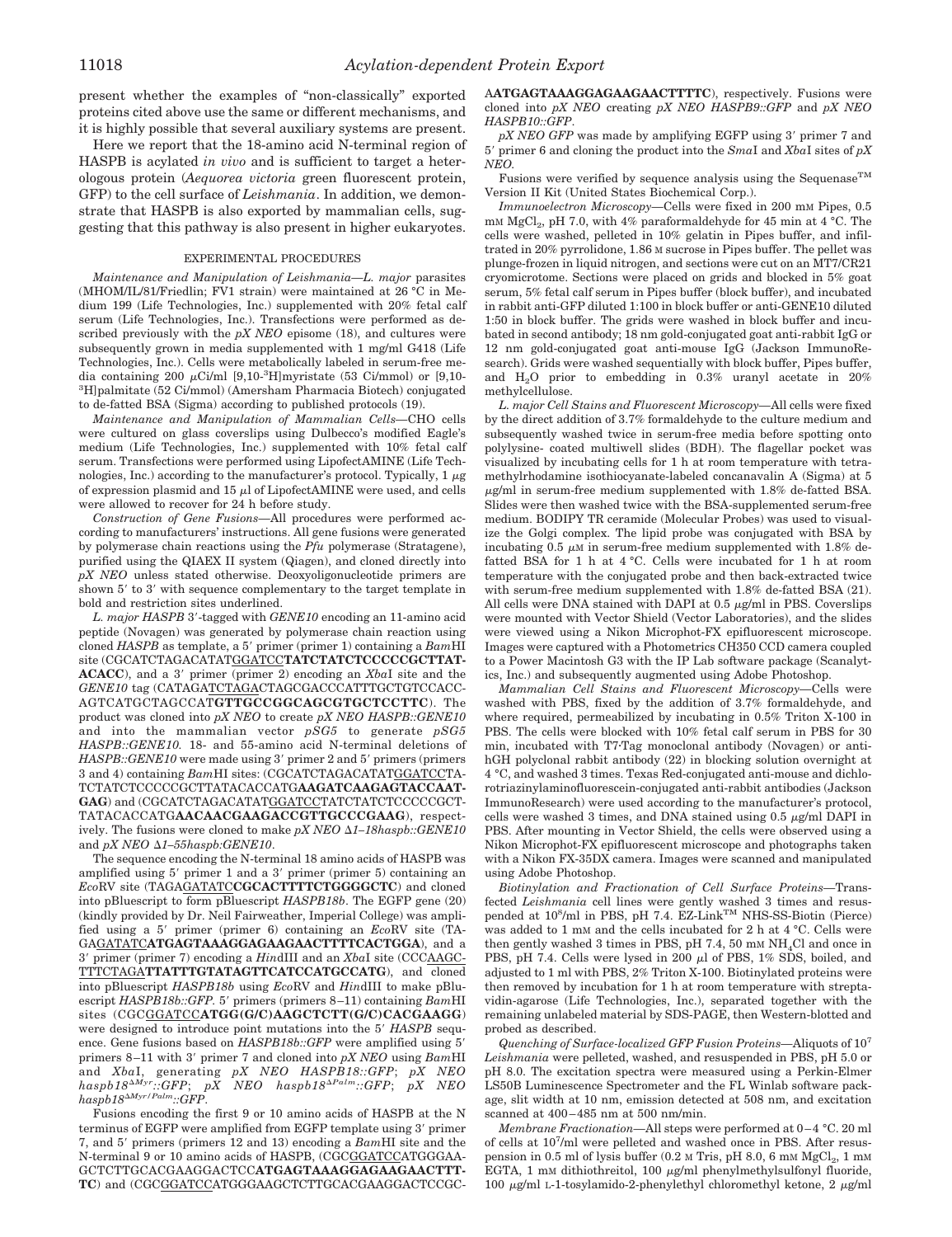

**by its N terminus.** HASPB and various deletions fused to a GENE10 tag (*black box*) are shown schematically with the corresponding immunoelectron micrographs of *L. major* probed with mouse anti-GENE10 antibody and 18-nm gold goat anti-mouse IgG. *A,* full-length HASPB::GENE10. The signal is localized to the periphery of the cell and in the region of the Golgi apparatus (*g*). *B,* the N-terminal 55 amino acids have been deleted.  $\Delta$ 1–55haspb18::GENE10 is found in the cell cytosol.  $\tilde{C}$ ,  $\Delta 1$ –18haspb::GENE10, in which the N-terminal 18 amino acids have been removed, also fails to be delivered to the cell periphery. *f*, flagellum; *k*, kinetoplast; *m*, mitochondrion; *n*, nucleus. *Scale*  $bars$ ,  $0.5 \mu m$ . N-terminal initiator methionine residues were introduced by cloning in constructs  $\Delta$ 1–55haspb::GENE10 and D1–18haspb::GENE10 (*horizontal hatched boxes*); *broken lines* indicate deleted regions. *Shaded* and *non-shaded* regions indicate the domains of HASPB, with amino acids numbered above construct *A*.

FIG. 1. **Export of HASPB is mediated**

aprotinin) cells were disrupted using  $300$ - $\mu$ m glass beads (Sigma). Undisrupted cells were cleared by a 10-min 500  $\times$  *g* spin, and membranes were isolated by ultra-centrifugation at  $100,000 \times g$  for 1 h in a Beckman TLA 100.3 rotor. Cytosol fractions were precipitated with 10% trichloroacetic acid for 10 min and washed in 70% ethanol.

*Electrophoresis and Western Blotting—*Cell or fractionation pellets were resuspended in running buffer, boiled, and separated by SDS-PAGE. Proteins were electrophoretically transferred to Immobilon P membranes (Millipore). Metabolically labeled proteins were detected using the Kodak BioMax TranScreen intensifying screen system. GFP fusion proteins were detected using the anti-GFP polyclonal antibody (CLONTECH) according to the manufacturer's instructions. GP63 was detected using a polyclonal antibody (kindly provided by Dr. Rob Mc-Master, University of British Columbia).

## RESULTS

*Deletion Mapping of the HASPB Localization Signal—*The 177-amino acid *L. major* HASPB can be divided into three distinct regions (5) as follows: the N-terminal domain (amino acids 1–55), the repeat domain (amino acids 56–145), and the C-terminal domain (amino acids 146–177). By using a "deletion-fusion" approach, gene constructs were generated in which various portions of the *HASPB* open reading frame were fused

with a 3' *GENE10* tag. Following transfection, the subcellular localization of these fusion proteins in *L. major* was established using immunoelectron microscopy. Like the wild-type protein (5, 6), full-length tagged HASPB localized to the cell periphery; in addition small quantities were detected at an internal structure identified morphologically as the Golgi (Fig. 1*A*). These observations confirm that the C-terminal tag does not affect HASPB localization and suggest that despite the lack of a classical secretory signal sequence, the endomembrane network is involved in transport of the protein to the cell surface. On deletion of the N-terminal 55 or 18 amino acids of HASPB, the fusion protein was localized exclusively in the cytosol (Fig. 1, *B* and *C*). The extreme N terminus of HASPB encodes a consensus for acylation by myristic acid at glycine 2 and palmitic acid at cysteine 5 (Fig. 2*A*). The results of these deletion experiments imply that acylation may play a role in the trafficking and attachment of the HASP proteins to the cell surface.

*HASPB Is Modified by Two Acyl Groups—*To facilitate analysis of the role of the HASPB N-terminal 18 amino acids in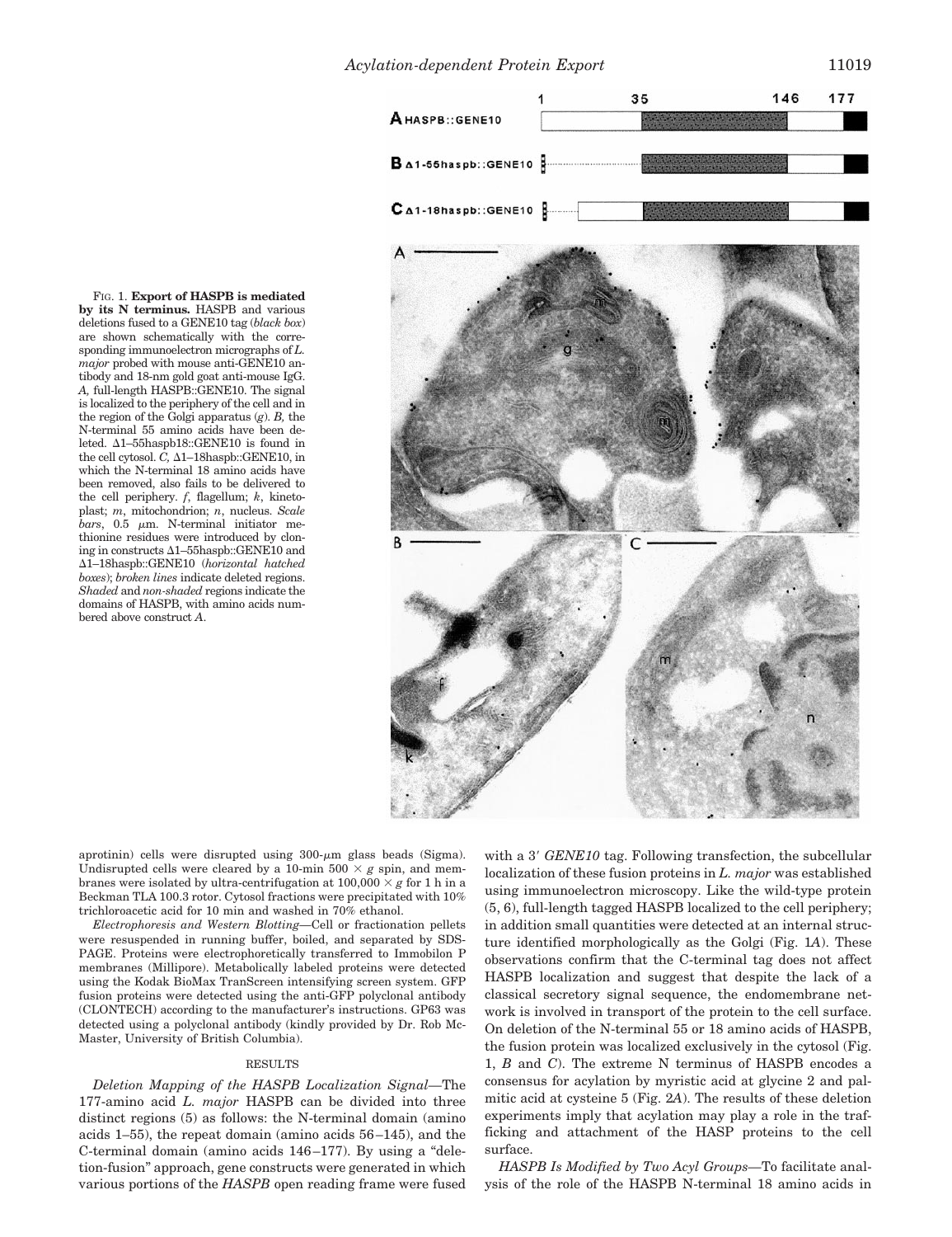FIG. 2. *A,* HASPB18::GFP fusion proteins. The N-terminal HASPB 18 amino acids are illustrated fused to GFP (*hatched box*). Mutations of the glycine and cysteine residues required for myristoylation/palmitoylation and a fusion using solely the N-terminal HASPB 10 amino acids are also pictured. *B,*  $HASPB18::GFP$  is dually HASPB18::GFP and its mutants were labeled with <sup>3</sup>H-fatty-acids and detected by autoradiography (*left-hand tracks*) or anti-GFP antibody (*right-hand tracks*). *1*, myristate-labeled HASPB18::GFP; *2,* my $ristate-labeled \; haspb18^{\Delta Myr/Palm}::GFP; 3$ , palmitate-labeled HASPB18::GFP; 4,<br>palmitate-labeled haspb18<sup>^Myr/Palm</sup>::GFP;  $\overline{5}$ , myristate-labeled haspb $18^{\Delta Myr}$ ::GFP;  $6$ , palmitate-labeled haspb18<sup> $\Delta$ Myr</sup>::GFP; 7, myristate-labeled haspb18<sup> $\Delta$ Palm</sup>::GFP; 8 palmitate-labeled haspb18<sup>APalm</sup>::GFP. *C*, dual acylation is required for tight membrane association. *Upper panel, Memb* is the membrane pellet obtained after high speed centrifugation of transfected *L. major* cell lysates. *Lower panel, Cyt* is the supernatant, the cytosolic fraction. Anti-GFP antibody was used to detect chimeric proteins. *1*, HASPB18::GFP; *2*, haspb18<sup>AMyr</sup>::GFP; 3, haspb18<sup>APalm</sup>::GFP;  $4$ , haspb18<sup> $\Delta$ Myr/Palm</sup>::GFP; 5, HASP-B10::GFP; *6*, native GFP. The variations in protein migration size are due to changes in the length of constructs and the presence or absence of acyl groups.



transport, a series of GFP fusion constructs were made in which the HASPB consensus signals for myristoylation and palmitoylation were disrupted by site-directed mutagenesis (Fig. 2*A*). *L. major* parasites expressing these fusion proteins were metabolically labeled with either myristic or palmitic acids, and following separation by SDS-PAGE, radiolabeled proteins were detected by autoradiography (Fig. 2*B*). As expected, the HASPB18::GFP fusion protein incorporated both myristate (*track 1*) and palmitate (*track 3*) suggesting that HASPB is a dually acylated protein. The fusion protein with both putative acylation sites mutated, hasp $18^{\text{AMyr/Palm}}$ ::GFP, incorporated neither acyl group, confirming usage of these sites *in vivo* (*tracks 2* and *4*). When the myristoylation site alone was mutated, hasp18 $\Delta$ Myr::GFP, the fusion protein failed to incorporate either myristate or palmitate (*tracks 5* and *6*). In contrast, mutation of the palmitoylation site alone, hasp18 $^{\Delta$ Palm::GFP, resulted in a myristoylated but non-palmitoylated protein (*tracks 7* and *8*). The failure of hasp18<sup> $\Delta$ Myr</sup>::GFP to be palmitoylated is reminiscent of the situation observed in some members of the Src family of tyrosine kinases and in several G protein  $\alpha$  subunits, (reviewed in Ref. 23). It is probable that this is due to the inability of these mutated proteins to be co-translationally myristoylated, thus precluding association with membranes and, subsequently, with a putative membrane-bound palmitoylacyltransferase (23).

*Membrane Association of HASPB18::GFP and Its Acyl Mutants—*It has been postulated that many acylated proteins anchor in membranes using a "two-signal" system (reviewed in Ref. 23), in which a combination of two fatty acid modifications or one fatty acid moiety and a polybasic stretch of amino acids is sufficient to tightly associate proteins with membranes. The association of HASPB18::GFP, its non-acylated mutants, and HASPB10::GFP with *L. major* membranes was assessed by fractionation and Western blotting (Fig. 2*C*). In the control parasites expressing native GFP, protein was predominantly found in the cytosolic fraction (*track 6*) as predicted, with minor contamination of the membranes. The parental fusion, HASPB18::GFP, localized solely to the membrane fraction (*track 1*), indicating that dual acylation is sufficient for tight membrane association. The minor fraction of smaller protein detected in the cytosolic fraction is thought to represent native GFP expressed from its own methionine start codon within the construct. The non-acylated fusion proteins, haspb $18^{\text{MW}}::GFP$ and haspb $18^{\text{AMyr/Palm}}$ ::GFP, were detected exclusively in the cytosolic fraction (*tracks 2* and *4*), as would be predicted from the micrographs shown in Fig. 3. The myristoylated, nonpalmitoylated fusion, haspb $18^{\text{APalm}}::GFP$ , was distributed equally between the membrane and cytosolic fractions (*track 3*). Presumably, this represents a decrease in the protein's affinity for membranes, commensurate with the decrease in its hydrophobicity resulting from the loss of the palmitate moiety (reviewed in Ref. 24). These results provide support for the two-signal model in that both myristate and palmitate are required for stable membrane association. HASPB10::GFP (Fig. 2*A*) was also distributed between the membrane and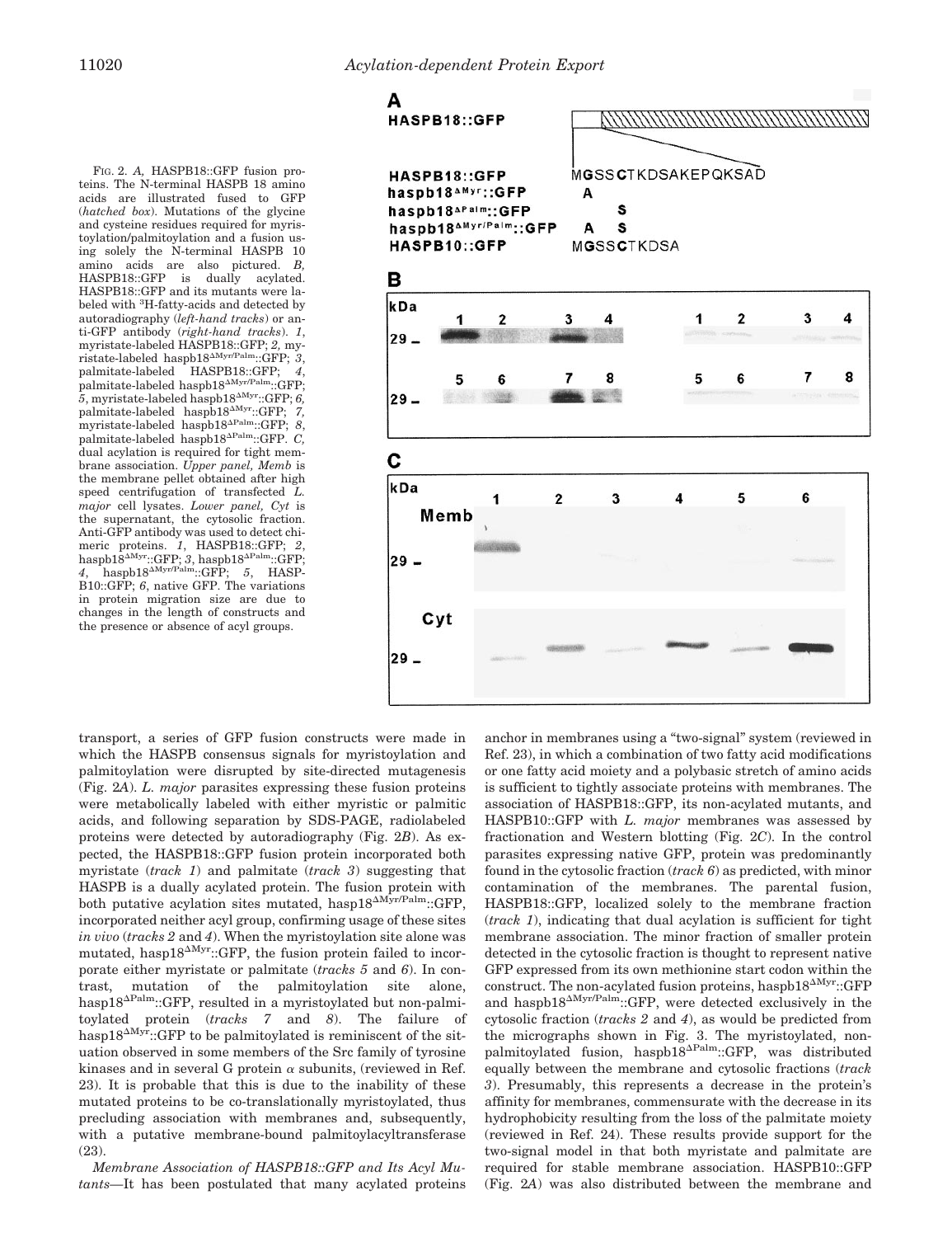FIG. 3. **Localization of HASPB18:: GFP and its acyl mutants.** Epifluorescent images of *L. major* expressing various GFP constructs (in *green*). Counterstaining is as follows: with DAPI (in *blue*) for the nuclear DNA and the smaller kinetoplast located near the base of the flagellum; with conA (in *red*) for the flagellar pocket; with BODIPY TR ceramide (in *red*) for the Golgi. HASPB18::GFP: *a,* GFP; *b,* DAPI; *c,* conA; *d,* overlay of *a–c,* showing co-localization at the flagellar pocket of the GFP fusion and conA. *e,* haspb $18^{\text{Myr}}::GFP$ , overlay of GFP and DAPI;  $f$ , haspb18 $\Delta$ Myr/Palm::GFP, overlay of GFP and DAPI; *g,* native GFP, overlay of GFP and DAPI; *h,* HASPB10::GFP*h*, HASPB10::GFP, overlay of GFP and<br>DAPI. *haspb18<sup>APalm</sup>::GFP: i,* Nomarski image; *j,* DAPI; *k,* GFP; *l,* BODIPY TR ceramide; *m,* overlay of *j–l,* showing colocalization of the Golgi maker and the GFP fusion. *Scale bars*,  $10 \mu m$ .



cytosolic fractions (approximately 25:75%; *track 5*), reflecting the partial cytosolic localization observed at a cellular level under epifluorescence (Fig. 3*h*). This chimeric protein is largely cytosolic despite maintaining the dual acylation consensus, suggesting that the acyl groups are partially inaccessible to membranes. Impaired membrane targeting of a fusion protein comprising a short, acylated signal sequence immediately proximal to GFP has been previously noted in mammalian cells  $(25)$ 

*The Role of Acyl Groups in Trafficking and Localization—* The autofluorescent protein tag, GFP, allowed evaluation of the impact of the mutations affecting fatty acid modification on the cellular localization of HASPB18::GFP in *L. major* by epifluorescent microscopy. Tetramethylrhodamine isothiocyanate-labeled concanavalin A (conA) was used to identify the *Leishmania* flagellar pocket, the region of the plasma membrane intermediate in the trafficking of membrane-bound molecules between intracellular compartments and the cell surface (12). Fluorophor-labeled conA has also been shown to localize to the pocket in the closely related parasites, *Trypanosoma* (26). Cells were also stained with a Golgi-specific lipid probe, BODIPY TR ceramide (Molecular Probes). The nuclear DNA and the kinetoplast were visualized using DAPI.

The parental construct, HASPB18::GFP, clearly localized to the cell periphery, including the flagellum and flagellar pocket as demonstrated by co-localization with conA and its position relative to the kinetoplast (Fig. 3, *a–d*). This is consistent with the staining pattern observed when HASP-specific antibodies were used in immunofluorescence assays with *L. major* promastigotes (5, 7). Unlike immunoelectron microscopy, epifluorescent methods have not detected HASP proteins or fusions associated with an organelle resembling the Golgi apparatus, presumably because the Golgi harbors relatively low concentrations of HASP proteins at any given time. However, the clear accumulation of protein in the flagellar pocket suggests that the HASP proteins traverse this organelle on the way to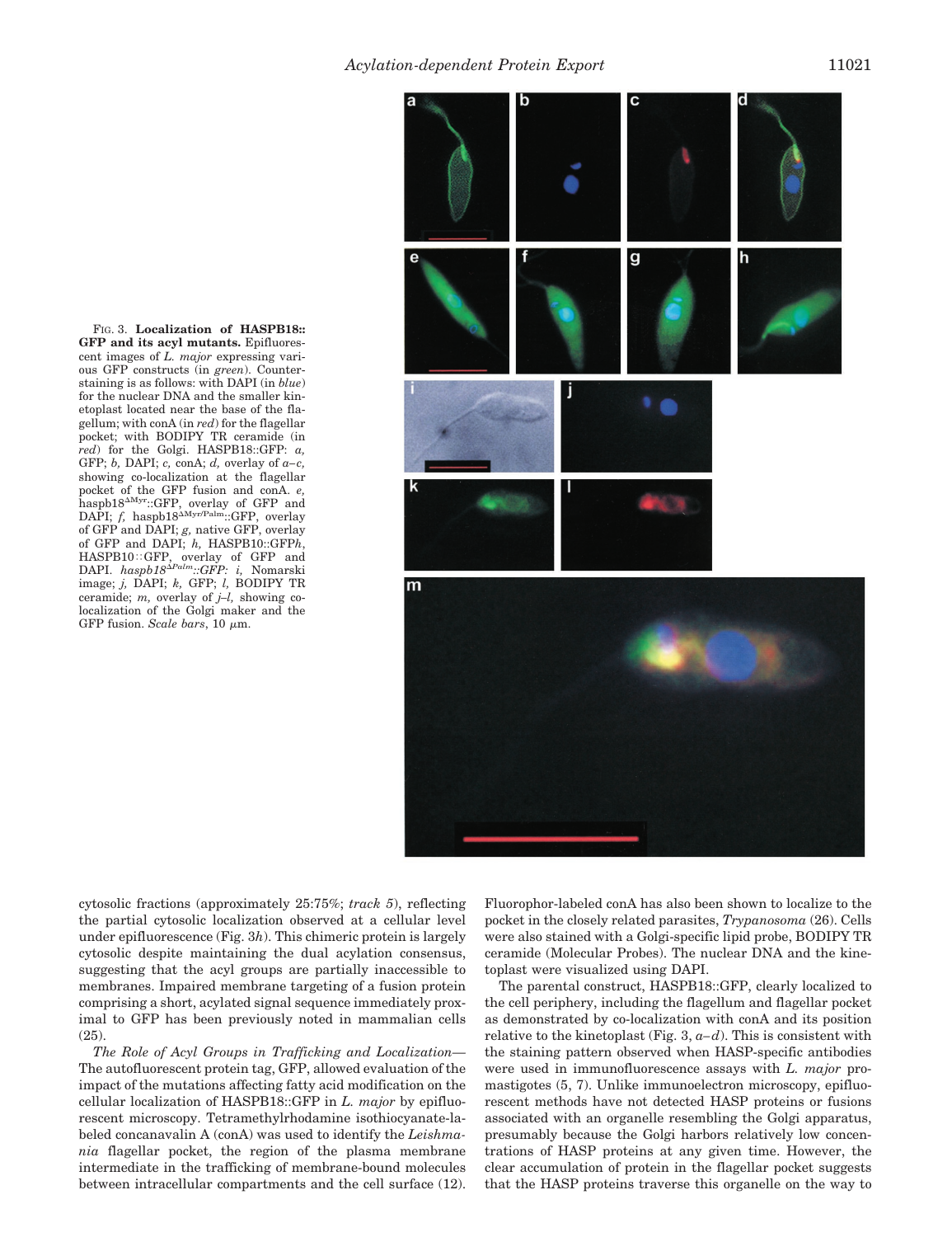their final destination, in a manner consistent with that proposed for trypanosomatid cell surface molecules transported by the classical mechanism (12).

The non-acylated haspb $18^{\text{AMyr/Palm}}$ ::GFP was completely localized in the cytosol (Fig. 3*f*), resembling the pattern of fluorescence observed for *Leishmania* cells expressing GFP alone (Fig. 3*g*). This demonstrates that the acyl groups are a necessary requirement for trafficking and/or localization of HASPB. The fusion protein mutated in only the myristoylation site, haspb18<sup> $\Delta$ Myr</sup>::GFP, also showed cytosolic localization (Fig. 3*e*), consistent with metabolic labeling that demonstrated a lack of modification with myristate or palmitate (Fig. 2*B*). All three cell lines show a subcellular localization consistent with the results obtained by membrane fractionation (Fig. 2*C*).

In contrast, the haspb18 $\Delta_{\text{Palm}}$ :GFP, shown to be myristoylated but not palmitoylated, accumulated in an organelle that also stained with the Golgi-specific probe BODIPY TR ceramide (Fig. 3, *i–m*). This indicates that the Golgi is involved in the trafficking of HASPB to the flagellar pocket and beyond. In support of this observation, immunoelectron microscopy detected small quantities of full-length GENE10-tagged HASPB in the region of the Golgi (Fig. 1*A*). The accumulation of haspb $18^{\text{AFalm}}::GFP$  in the Golgi has been confirmed by immunoelectron microscopy (Fig. 4*C*).

A further fusion protein containing only the 10 N-terminal amino acids of HASPB, HASPB10::GFP, was made. Despite maintaining the consensus amino acids for myristoylation and palmitoylation, this protein accumulated at the flagellar pocket and also within the cytosol (Fig. 3*h*). Thus, whereas the HASPB N-terminal 10 amino acids are sufficient to localize a proportion of the fusion protein to the flagellar pocket, downstream residues appear to be required for redistribution to the cell periphery. A fusion with only the first 9 HASPB amino acids, HASPB9::GFP, was completely de-localized to the cytosol (data not shown), suggesting that this construct is either non-acylated or that the fatty acid moieties are inaccessible to membranes or otherwise non-functional.

*Immunoelectron Microscopy of Cells Expressing HASPB-18::GFP—*A more detailed picture of the subcellular localization of the parental construct, HASPB18::GFP, was obtained by immunoelectron microscopy. The fusion protein showed a similar pattern of localization as the full-length GENE10-tagged HASPB (compare Figs. 1*A* and 4*A*); the cell was labeled at the periphery, including the flagellum. In order to determine on which side of the plasma membrane HASPB18::GFP is located, cells were antibody-stained prior to fixation. The deposition of gold particles on the external face of the plasma membrane demonstrates that the fusion protein is exposed at the parasite surface (Fig. 4*B*), indicating that the N-terminal 18 amino acids of HASPB are sufficient for targeting and translocation of GFP to this location. Cryo-sections of the cells expressing the palmitoylation mutant haspb $18^{\Delta Palm}$ ::GFP show protein accumulating in the region of the Golgi stacks (Fig. 4*C*). This confirms the fluorescence data shown above and indicates that like wild-type HASPB, the HASPB18::GFP fusion is exported via the endomembrane network.

*Assay of GFP Surface Localization—*To confirm the surface localization observed in Fig. 4*B*, the surface proteins of transfected, live cells were analyzed following biotinylation. The surface proteins of *Leishmania* expressing HASPB18::GFP and GFP were labeled with cleavable, membrane-impermeable NHS-SS-biotin and, following isolation on streptavidin-agarose, fractionated together with non-biotinylated proteins by SDS-PAGE. Fig. 5 shows that whereas GFP resides solely in the non-biotinylated fraction (compare *tracks 1* and *3*), HASPB18::GFP is partially biotinylated (compare *tracks 2* and



FIG. 4. Localization of HASPB18::GFP and haspb18<sup>APalm</sup>::GFP **by immunoelectron microscopy.** Parasites were labeled with rabbit anti-GFP antibody and 18-nm gold goat anti-rabbit IgG either pre- or postfixation and sectioning. *A,* HASPB18::GFP labeled after fixation and sectioning. The gold label is seen on the plasma membrane that covers the cell body and the flagellum. *Scale bar*, 0.5  $\mu$ m. *B*, HASPB18::GFP labeled prior to fixation and sectioning. The label can be seen on the cell surface demonstrating that at least a portion of the HASPB18::GFP fusion protein is surface-exposed. Controls conducted on wild-type *L. major* were negative for gold labeling. *Scale bar*, 0.25  $\mu$ m. *C*, haspb18<sup> $\Delta$ Palm</sup>::GFP localized to the Golgi stacks. *Scale bar*, 0.25 <sup>m</sup>m. *er*, endoplasmic reticulum; *f*, flagellum; *G*, Golgi; *k*, kinetoplast; *m*, mitochondrion.

*4*). This indicates that a proportion of HASPB18::GFP, estimated at 30% by densitometry, is accessible to biotin. The major surface glycoprotein GP63 is detected solely within the biotinylated fraction as would be expected (compare *tracks 5* and *6*).

To confirm further the orientation of HASPB18::GFP at the plasma membrane, a novel live cell assay was developed based on the observation that the fluorescence of GFP and its variants decreases at reduced pH (27). *L. major* parasites expressing HASPB18::GFP, haspb18<sup> $\Delta$ Myr/Palm</sup>::GFP, or GFP alone were washed and resuspended in PBS adjusted to pH 5.0 or 8.0, and fluorescence emission was measured at 508 nm (see under "Experimental Procedures").

The emission of cells expressing GFP were unchanged at reduced pH (Table I), consistent with the molecule being cytosolic and unexposed to the extracellular environment, and demonstrating that under these conditions the *Leishmania* cytosol remains buffered at a neutral pH. Similarly, parasites express-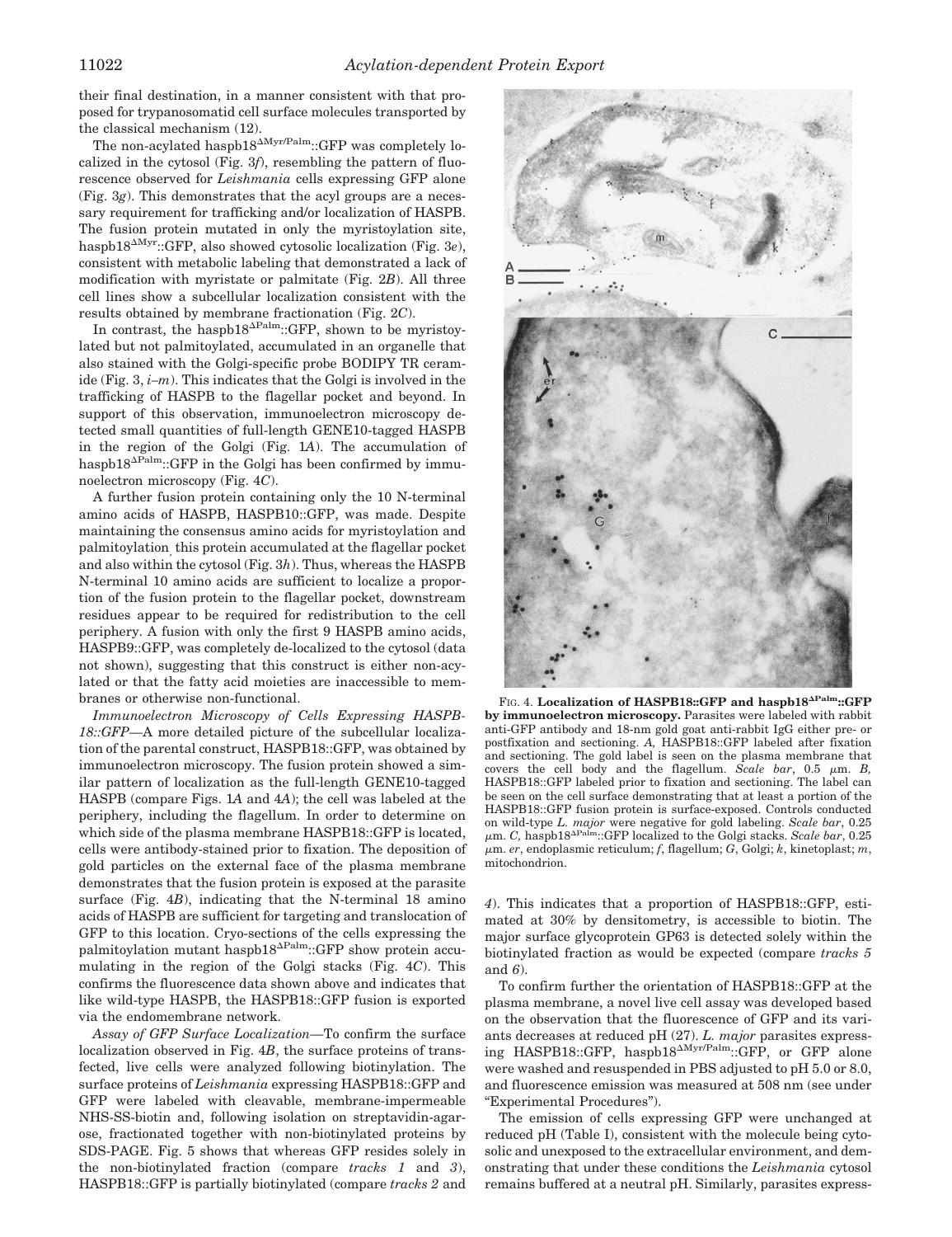mammalian cells.



FIG. 5. **Surface biotinylation HASPB18::GFP.** *L. major* expressing soluble GFP (*tracks 1* and *3*) or HASPB18::GFP (*tracks 2* and *4–6*) were biotinylated using a membrane-impermeable biotin reagent and labeled proteins (*tracks 1, 2,* and *5*) separated from unlabeled material (*tracks 3, 4,* and *6*). *Tracks 1–4* were immunoblotted with anti-GFP antibody; GFP was undetectable in the biotinylated fraction (*track 1*) compared with the unlabeled portion (*track 3*). In contrast HASPB18::GFP was found to be biotinylated to significant levels, approximately 30% of total protein (compare *tracks 2* and *4*). The apparent difference in the molecular weight of labeled and unlabeled HASPB18::GFP could be due to modification with biotin or non-uniformity of the gel. By immunoblotting with anti-GP63 (*tracks 5* and *6*), the major *Leishmania* surface protein was detected predominantly in the biotinylated fraction.

ing haspb $18^{\Delta Myr/Palm}$ ::GFP were unaffected by a reduction in the extracellular pH consistent with a cytosolic localization for the chimeric protein (Table I). Permeabilization of the cells with 0.1% Triton X-100 led to a dramatic loss of fluorescence at pH 5.0 but not at pH 8.0. This demonstrated that the fluorescence of HASP-GFP fusions was pH-sensitive, as expected, and confirmed that the lack of shift is due to protection by Triton X-100-soluble structures.

In contrast to the above, the emission measured from intact parasites expressing HASPB18::GFP showed a marked decrease in fluorescence intensity at pH 5.0 (Table I), consistent with the fusion protein being surface-exposed and therefore subject to changes in environmental pH. The reduction in fluorescence was relatively small when compared with that observed after detergent disruption (Table I), suggesting that the chromophore is only partly exposed to the pH shift. By comparison with Triton X-100-treated cells, it appears that approximately 20% of HASPB18::GFP was susceptible to a reduction in pH.

Both the biotin and fluorescence assays suggest that only a proportion of HASPB is accessible to external reagents. This can be interpreted in at least two ways, either that only a minority of HASPB is presented on the extracellular face of the plasma membrane or that the surface properties of the *Leishmania* membrane prevent full penetrance of protons or biotin. *Leishmania* possess a thick, glycoconjugate-rich coat that confers a negative charge at the cell surface perhaps buffering against environmental changes (in pH for example) and repelling charged molecules such as biotin and its derivatives.

*The Trafficking of HASPB in Mammalian Cells—*To investigate whether the signal for export of HASPB to the cell surface of *L. major* is functional in higher eukaryotes, the full-length *GENE10*-tagged *HASPB*, *HASPB::GENE1O* (cloned into a mammalian expression vector), was transfected into CHO cells stably expressing human growth hormone fusions (28) localizing either to the ER (hD28) or to the cell surface (hD29). Localization of the chimeric proteins was established in these cells by indirect immunofluorescence using monoclonal anti-GENE10 tag and polyclonal anti-hGH antibodies (Fig. 6).

In permeabilized CHO cells, hGHDAF29 localized to the cell periphery, whereas hGHDAF28 was found in a juxtanuclear position consistent with an ER localization (28). The distribution of HASPB::GENE10 appeared coincident with that of hGHDAF29, indicative of cell surface expression (29).

Staining of non-permeabilized CHO cells showed hGH-

DAF29 at the periphery of the cell, demonstrating that it was surface-exposed as would be expected of a protein with a secretory signal sequence and a GPI-anchor consensus motif. In contrast, hGHDAF28 was undetectable, consistent with intracellular localization (28). HASPB::GENE10 was also detected on non-permeabilized cells confirming its location on the surface. These data demonstrate that HASPB can be exported to the cell surface in higher eukaryotes and suggest that the non-classical pathway observed in *Leishmania* is conserved in

#### DISCUSSION

In the absence of a secretory signal sequence, a GPI-anchor consensus, or transmembrane domain, the pathway and mechanisms that facilitate localization of the HASP family proteins to the *Leishmania* cell surface have been unknown to date. Here, a deletion strategy has identified the extreme N terminus of HASPB as being essential for surface presentation of the protein. The presence of *N-*myristoylation and palmitoylation motifs within these residues indicates that dual acylation may mediate membrane association and also potentially act as the cell surface anchor for HASPB.

*Two Signals Are Required for Plasma Membrane Targeting—*Metabolic labeling indicated that glycine 2 and cysteine 5 in the HASPB N-terminal region are required for myristoylation and palmitoylation. Co-translational myristoylation is required for post-translational palmitoylation to occur, in agreement with the hypothesis that a myristate moiety is required to bring the protein to a membrane-bound palmitoylacyltransferase (23). According to the two-signal model (23), such modifications would be sufficient to allow the stable association of HASPB with membranes previously observed (5, 6). Many proteins have been shown to be targeted to the plasma membrane by dual acylation. The mechanism of targeting is unclear, although the identification of a  $Ga$  protein palmitoylacyltransferase activity in plasma membrane fractions (30) supports a model in which an *N-*myristoylated protein could become "trapped" in a lipid bilayer when it associates with this putative enzyme and is palmitoylated (Refs. 31 and 32 and references therein).

The requirement of dual acylation for stable membrane association and targeting to the plasma membrane was tested using a series of fusion proteins expressed in *L. major*, in which the N-terminal HASPB 18 amino acids were fused to the N terminus of GFP. Cell fractionation demonstrated that both myristate and palmitate were necessary for efficient membrane binding; myristate alone led to only partial association. Epifluorescent microscopic analyses were consistent with these observations, as the fusion protein required both myristoylation and palmitoylation signals to facilitate localization to the plasma membrane.

*Trafficking of HASP through the Cell—*The route dually acylated proteins take to the plasma membrane has only recently been investigated. Trafficking of the *N-*myristoylated/palmitoylated Src tyrosine kinase, Fyn, to the plasma membrane in mammalian cells is thought to occur very rapidly via a novel pathway (31). Another dually acylated Src protein, Lck, was found at the plasma membrane and in the Golgi by co-localization when expressed in certain mammalian cell lines (33). These observations implicate the Golgi apparatus in Lck trafficking. Immunoelectron microscopy of *L. major* expressing full-length GENE10-tagged HASPB or the parental GFP construct, HASPB18::GFP, revealed the protein localizing primarily to the plasma membrane but with some Golgi-associated staining (only detectable by this highly sensitive method). Such data support an hypothesis in which the Golgi and by extrapolation the exocytic pathway are involved in both Src and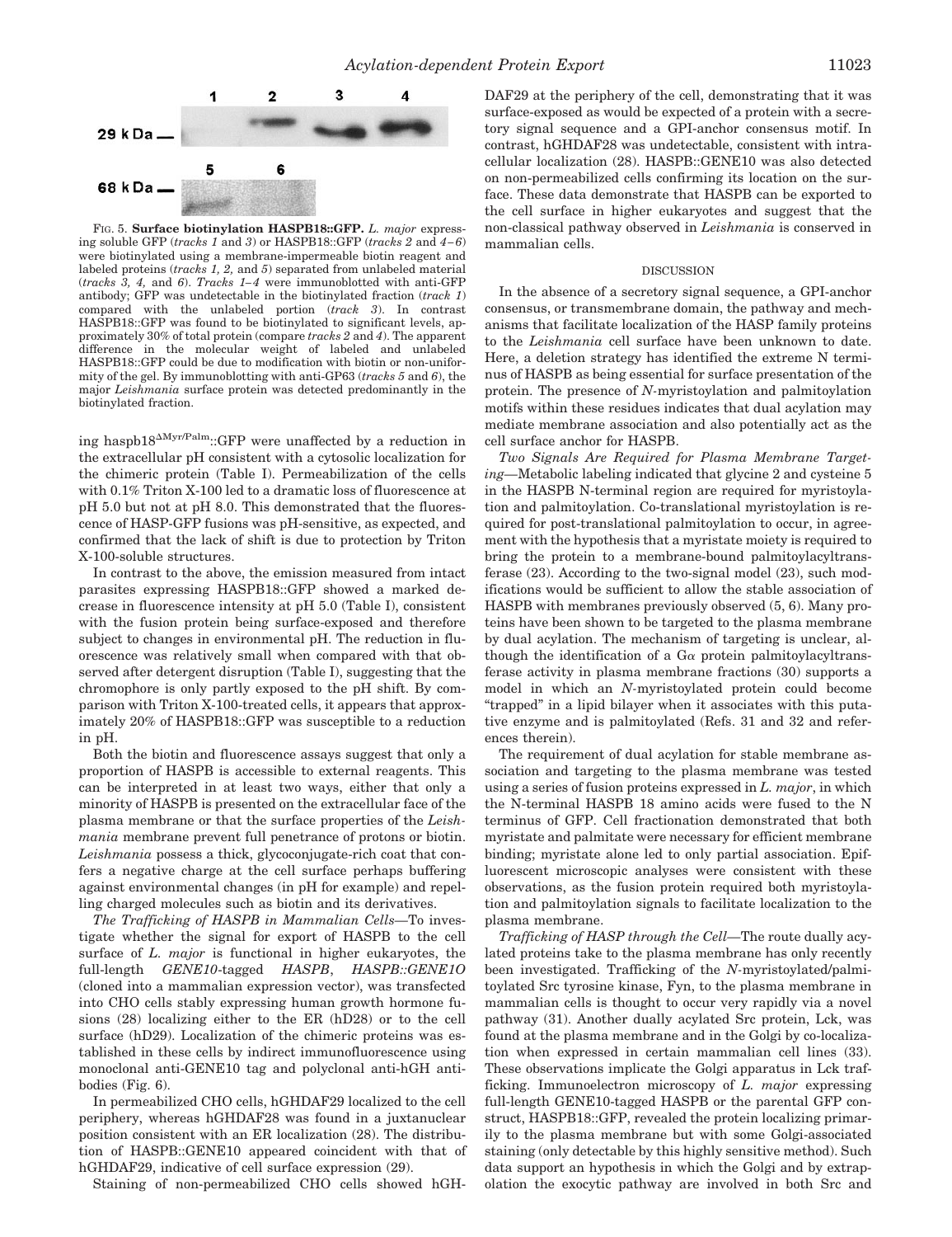### 11024 *Acylation-dependent Protein Export*

| TABLE I                                                                                               |  |
|-------------------------------------------------------------------------------------------------------|--|
| Effect of pH on the relative fluorescence intensity of Leishmania expressing different GFP constructs |  |

| Construct                        | Triton X-100                   | Relative fluorescence intensity $(\pm S.D.)$ |                   |                                           |
|----------------------------------|--------------------------------|----------------------------------------------|-------------------|-------------------------------------------|
|                                  |                                | pH 8.0                                       | pH <sub>5.0</sub> | Significance <sup><i>a</i></sup> ( $p$ <) |
| $_{\rm GFP}$                     | $\overline{\phantom{m}}$       | $100 \pm 3.8$                                | $104 \pm 6.2$     | NS                                        |
| $hasph18^{\Delta Myr/Palm}::GFP$ | $\qquad \qquad \longleftarrow$ | $100 \pm 1.2$                                | $99.7 \pm 0.3$    | <b>NS</b>                                 |
| $haspb18^{\Delta Myr/Palm}::GFP$ |                                | $100 \pm 2.9$                                | $21 \pm 0.1$      | 0.0001 <sup>b</sup>                       |
| HASPB18::GFP                     | $\overline{\phantom{0}}$       | $100 \pm 0.9$                                | $85.1 \pm 4.2$    | $0.004^{c}$                               |
| HASPB18::GFP                     | ÷                              | $100 \pm 2.1$                                | $17.3 \pm 0.7$    | 0.0001 <sup>b</sup>                       |

*<sup>a</sup>* Student's unpaired *t* test performed to establish significance (*p*) of the difference in fluorescence intensity observed in cells at pH 8.0 and pH 5.0. The difference is non-significant (NS) for cytosolic GFP and haspb18<sup> $\text{AMyr/Palm}}$ </sup>:GFP, unless the cells are disrupted with Triton X-100. Parasites expressing HASPB18::GFP show highly significant reduction in fluorescence intensity at pH 5.0 with Triton X-100 but also significant at pH 5.0 in the absence of detergent, indicating the presence of the chimeric protein on the cell surface. Data were taken in triplicate from two independent experiments, standardized to 100% and S.D. calculated. *<sup>b</sup>* highly significant.

*<sup>c</sup>* significant.



FIG. 6. **The HASPB export pathway is conserved in higher eukaryotes.** Immunofluorescence assays of CHO cells co-expressing HASPB::GENE10 with the ER marker hD28 or the plasma membrane marker hD29. Cells were either permeabilized (*P*) or non-permeabilized (*NP*) prior to immunodetection. Unlike the internal ER marker hD28, hD29 and HASPB::GENE10 were detected at the cell surface in nonpermeabilized cells.

HASP trafficking. Another particularly striking observation is that mutation of the HASP palmitoylation site in this chimera leads to the protein concentrating in an organelle stained by a Golgi-specific lipid marker. This supports the suggestion that palmitoylation of *N-*myristoylated proteins occurs at a membranous structure possibly belonging to the exocytic pathway (33). This situation is reminiscent of the trafficking of certain acylated Ras proteins that have recently been suggested to be targeted to the endomembrane network (including the Golgi) by virtue of prenylation. Further trafficking of these proteins to the plasma membrane is dependent upon subsequent palmitoylation (34).

Therefore, this study implicates the exocytic structures in the transport of HASP, despite the lack of an ER secretory signal. In addition, like other dually acylated proteins (31), the trafficking of HASPB in a mammalian system was unaffected by brefeldin A, a potent inhibitor of anterograde vesicular transport (data not shown). Our data, like that of Bijlmakers *et al.* (33), imply that palmitoylation occurs in the region of the Golgi, with subsequent re-localization to the plasma membrane. This contrasts with the proposal that Fyn is targeted directly to and palmitoylated at the plasma membrane (31). However, van't Hof and Resh (31) detected a small quantity of Fyn in Golgi membrane fractions. This fraction could be analogous to the HASPB detected in the region of the Golgi apparatus and could explain the partial perinuclear localization of Fyn (31).

Recently, several studies have suggested that proteins modified by saturated acyl groups are targeted to detergent-resistant membrane (DRM) rafts in mammalian cells (35). These DRMs are implicated in protein sorting in the secretory pathway (36). In keeping with our trafficking model, it may be predicted that *N-*myristoylated/palmitoylated proteins associate with DRMs on the cytoplasmic face of structures in the exocytic pathway and are subsequently transported to the plasma membrane. It is possible that any other machinery required for localization is brought to its protein target by association with these rafts. In the case of HASP, this machinery may include a palmitoylacyltransferase and some translocation channel, such as that discussed below, to allow the protein to reach the extracellular environment.

*HASP Appears to Be Localized to the Cell Surface by a Conserved, Novel Pathway—*Despite incomplete characterization of the mechanism, it is clear that *N-*myristoylation/palmitoylation is sufficient to traffic a large number of proteins to the plasma membrane (32). Unlike these other examples, HASPB is surface-localized in *L. major* (5, 6) despite lacking any identifiable signal that could lead to translocation by the exocytic pathway. Electron microscopic and biochemical analyses demonstrate that the N-terminal 18 amino acids of HASPB are sufficient to take a heterologous protein (GFP) to the cell surface. Whereas *N-*myristoylation/palmitoylation is presumably sufficient to transport HASP to the cytoplasmic face of the plasma membrane, some additional determinant within the 18-amino acid signal is presumed to facilitate translocation of a proportion of the protein across the membrane and into the extracellular environment. The N-terminal 10 amino acids of HASP, maintaining the acylation consensus, are sufficient only to take GFP as far as the flagellar pocket. The reasons for biochemically detecting only 20–30% of HASPB18::GFP at the cell surface are unclear and, as discussed above, could be due to either limited surface presentation of the protein or limits inherent within the assays developed.

The mechanism that would take a lipid-anchored protein from one face of the plasma membrane to the other is unclear. However, one hypothesis that would fit our data is the "flippase" model (37) in which a membrane-bound transporter protein allows translocation of the hydrophobic anchor through the lipid phase and the relatively hydrophilic polypeptide through an aqueous channel. Recent structural evidence indicates that such a model holds true for the P-glycoprotein family of transport molecules (38). Currently knowledge of the involvement of these proteins in the secretion of eukaryotic polypeptides is restricted to export of the yeast *a*-mating factor (15). A genetic complementation strategy may identify molecules involved in the transport of HASP to the cell surface.

Whatever the mechanisms involved, the targeting and translocation of the protozoan protein, HASP, onto the surface of the plasma membrane is of general interest as it is conserved in higher eukaryotic cells. This suggests that HASP may represent the first in a family of non-classically exported, lipidanchored surface proteins.

*Acknowledgments—*We thank Drs. Paul McKean and Jane Keen for helpful discussions and critical reading of the manuscript and Dr. John Tippins for assistance with statistical analyses.